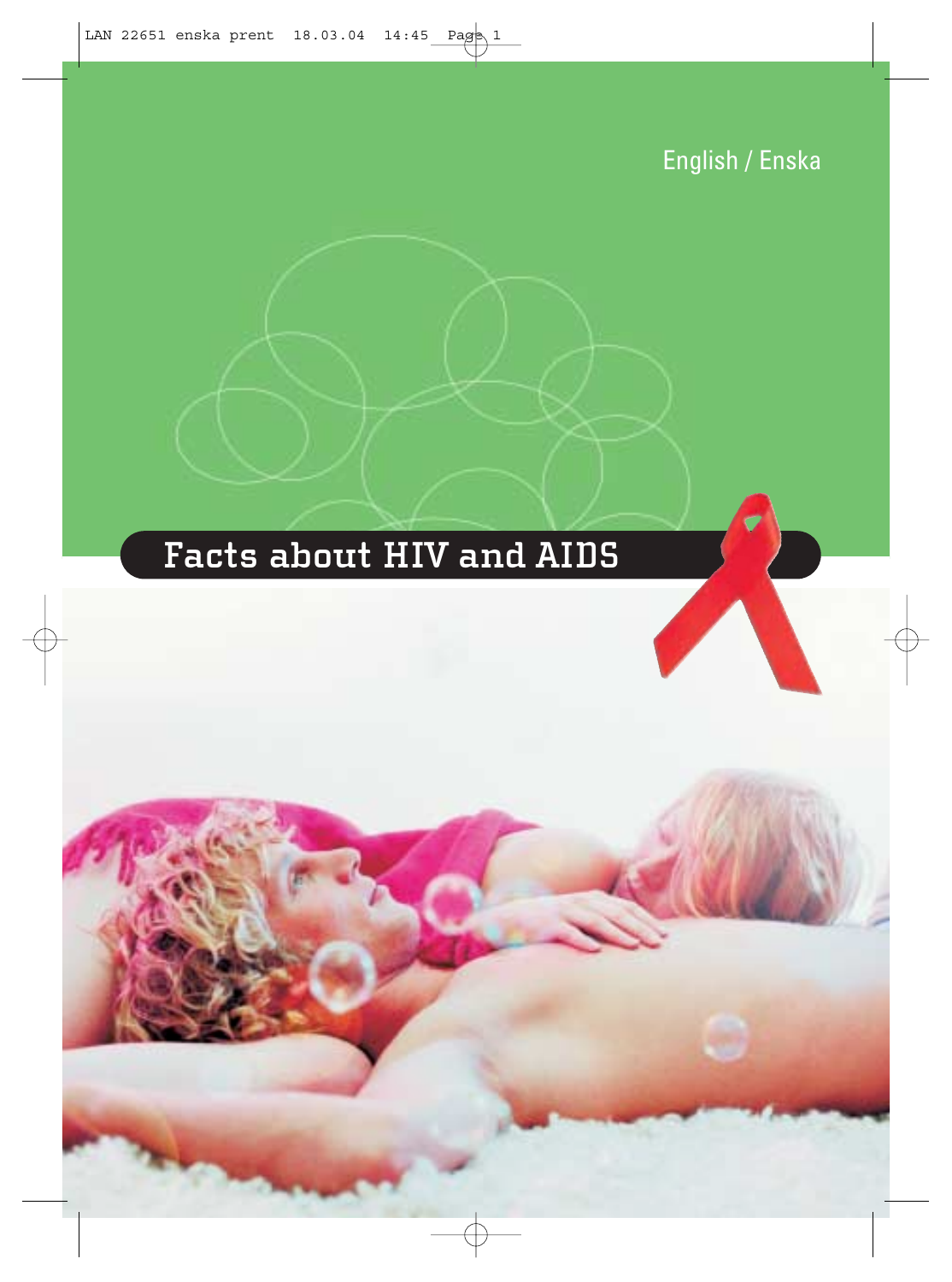AIDS is a serious disease which has spread all over the world since the beginning of the nineteen eighties. AIDS is caused by a virus called HIV and is transmitted from one person to another under certain conditions.

#### What is HIV?

HIV *(Human Immunodeficiency Virus)* is a virus which is passed on by individuals through semen, vaginal secretion and blood, and which over a longer period of time will destroy the immune system\* of the body. Persons with HIV normally do not become ill during the initial years after having been infected but gradually the virus will defeat the defense mechanism of the body and destroy the immune system.

Those infected with HIV carry the virus in their body and can infect others for the rest of their lives.

# What is AIDS?

The most serious stage of the disease is called AIDS *(Acquired Immunodeficiency Syndrome)*. Persons infected with HIV will develop AIDS when the bodies immune system has become weakened to such an extent that it can no longer fight against infections acquired from various microorganisms (pathogens)\*. AIDS develops gradually in persons with HIV if they do not receive medical treatment. Normally there is an interval of 8-10 years between infection and the development of AIDS, this interval is however variable and treatment with drugs will prolong this period considerably.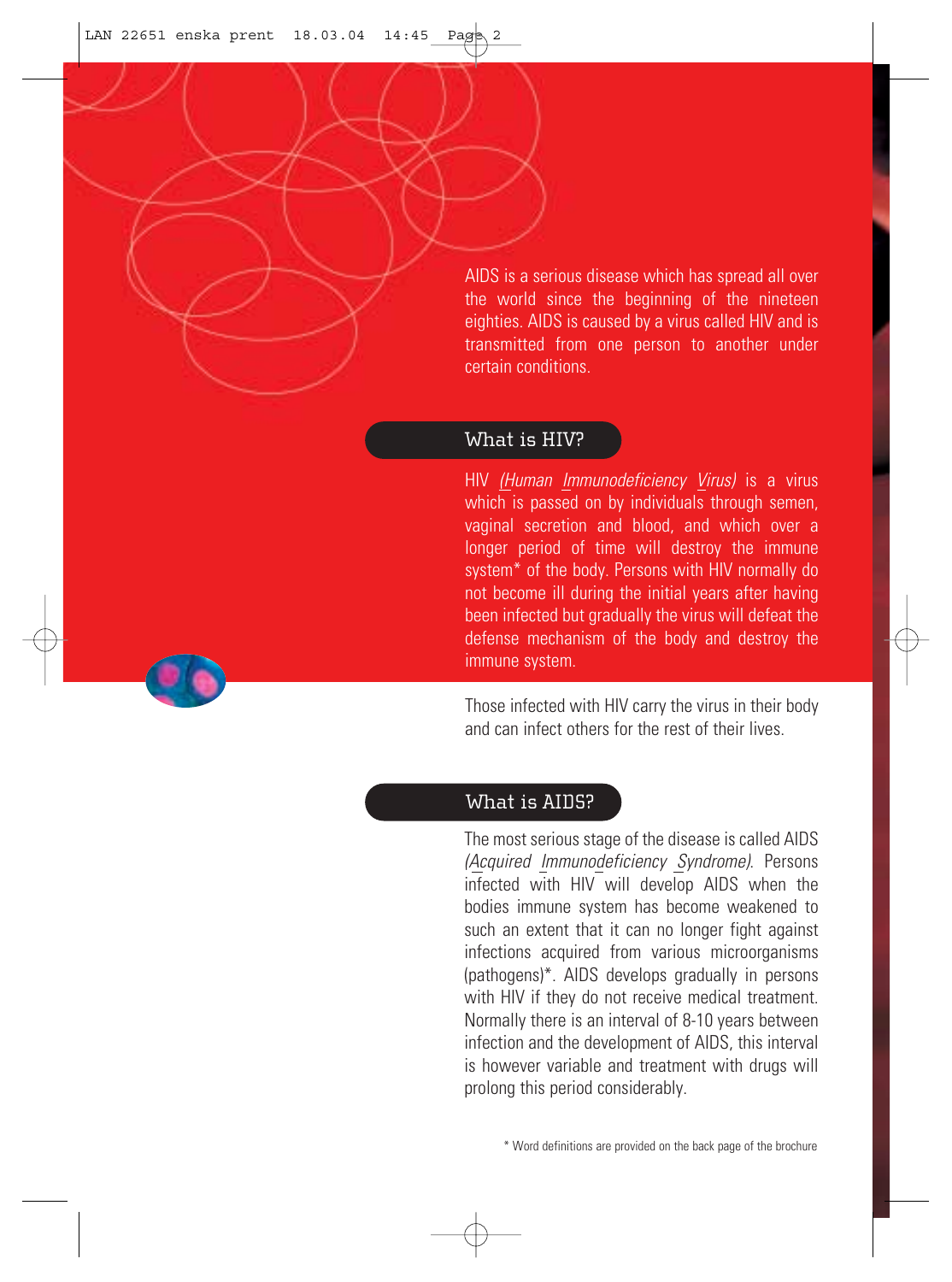# How is HIV transmitted?

### HIV is transmitted:

1. Through unprotected sexual intercourse between a man and a woman or between two men. Anyone can acquire HIV if he or she has sexual intercourse with an infected person. Infection occurs through direct contact with the virus in the blood, semen or in vaginal secretions.

HIV can be transmitted from a man to a woman, from a woman to a man and from a man to a man. There is a higher rate of probability for infection if one or both parties are infected with other sexually transmitted diseases. Infection can also be caused by oral physical intercourse in the case of contact between genitalia and mouth and/or tongue. This is especially importand in the event of scratches or abrasions of mouth or genitalia.

2. When HIV contaminated syringes or needles are used.

3. Through blood transfusions, if the blood is infected with HIV.

4. From the mother to the baby during pregnancy, at birth or during breast feeding.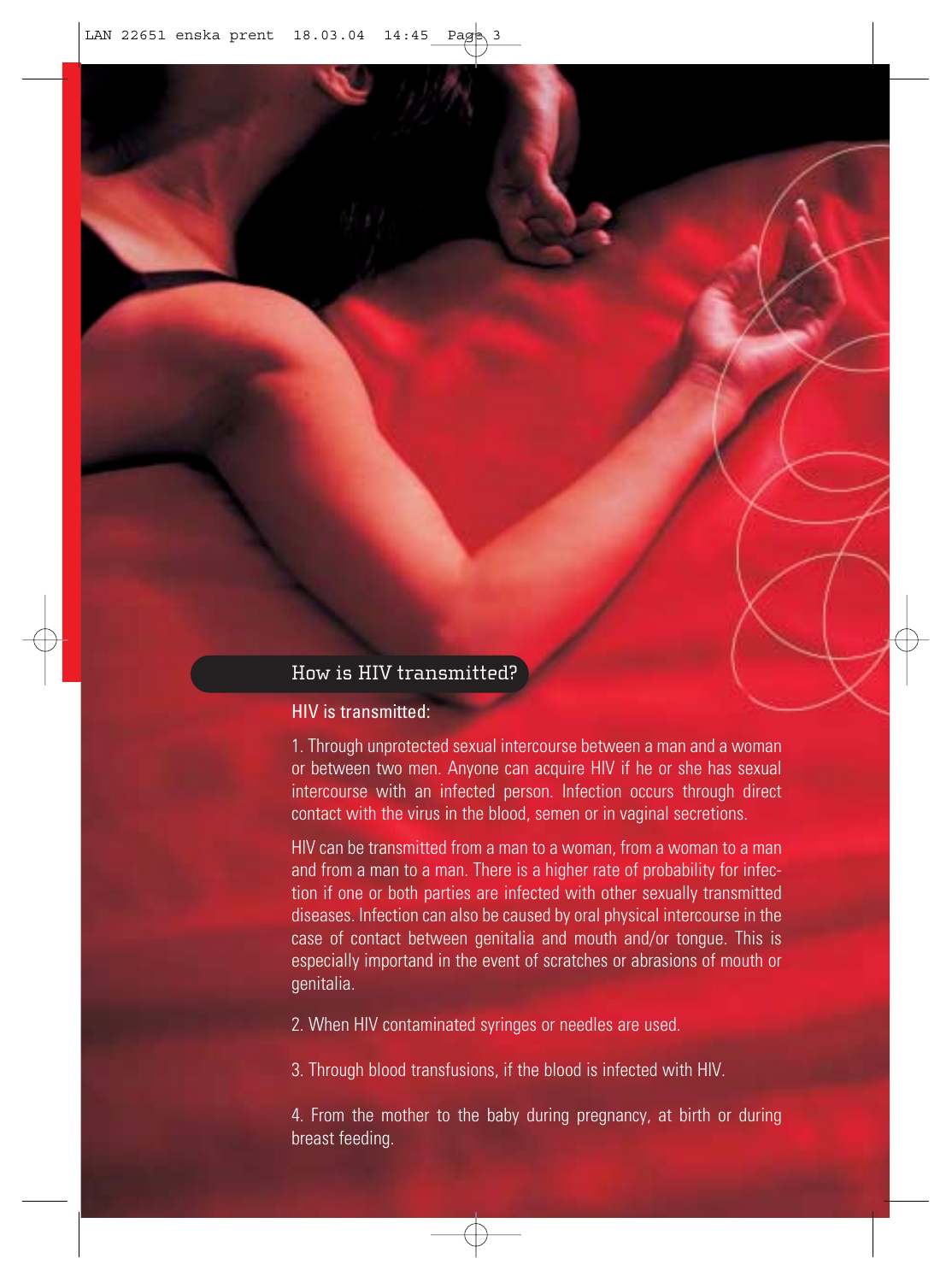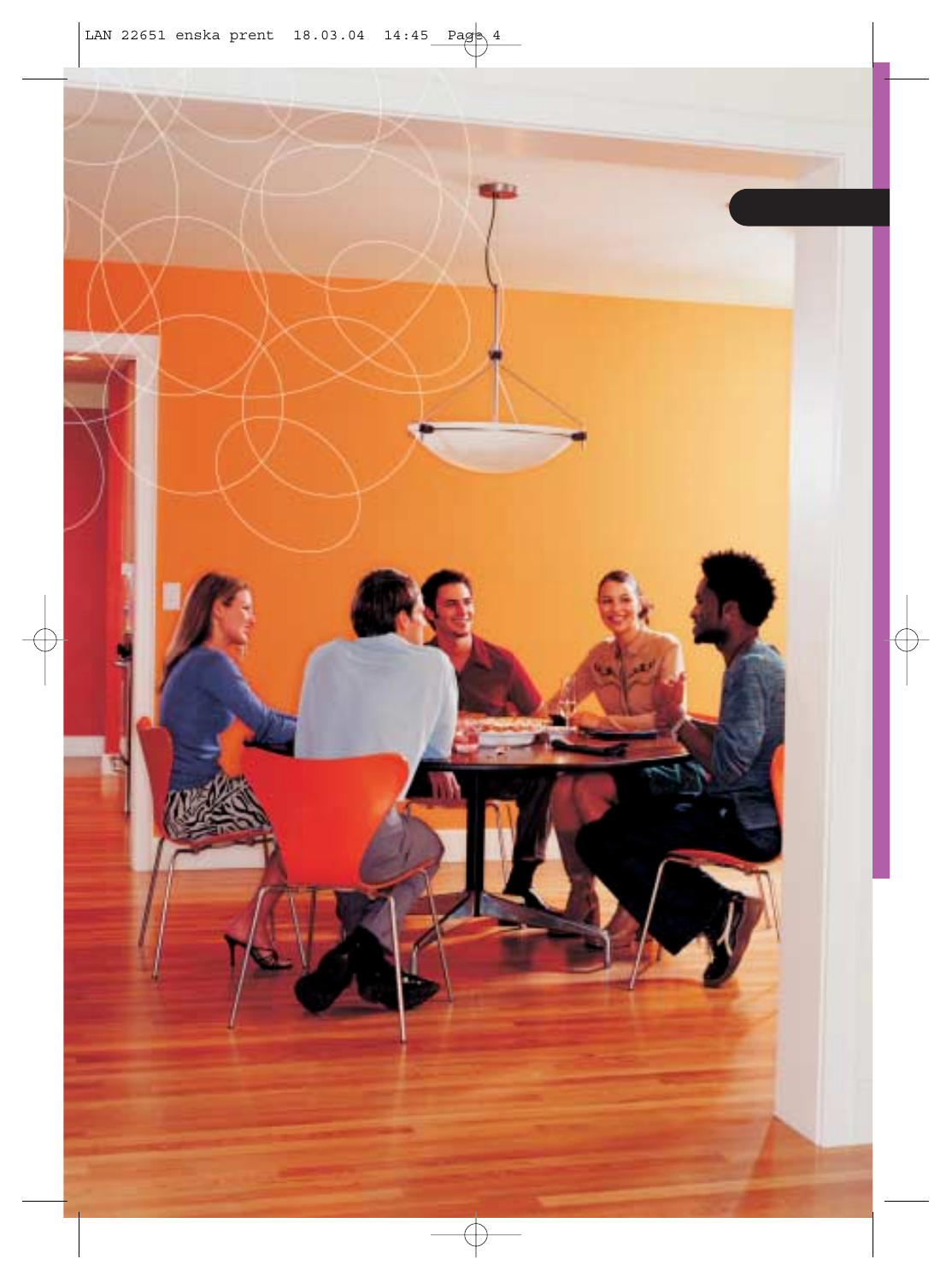#### HIV is not spread

By everyday contact. Through healthy skin. By air and water. By insect bites. Through food and drink. By crockery and such. Through bed linen, towels and such. From toilet seats or tubs. By kissing. By sneezing and coughing. By sweat. By snot and tears. By a handshake.



In Iceland there is no reason to fear HIV infection in hospitals, from physicians or in health care centres, whether you are donating blood or receiving a blood transfusion. All blood is screened for HIV and syringes and needles are disinfected and for single use only.

# How can infection be avoided?

The most effective protection against HIV is a condom. A condom may also prevent other sexually transmitted diseases, e.g. herpes, genital warts, chlamydia and gonorrhoea, and is an effective contraceptive. A condom is also to be used in oral sexual intercourse. It is important to follow closely instructions for the use of a condom

Oral contraceptives and an intrauterine contraceptive device are contraceptives only, and do not provide protection against sexually transmitted diseases.

Intravenous drug users must avoid sharing syringes and needles.

Medical treatment of pregnant women with HIV will significantly reduce the risk of infection of the child during pregnancy and birth. In order to prevent such infection it is important that the mother undergoes regular monitoring.

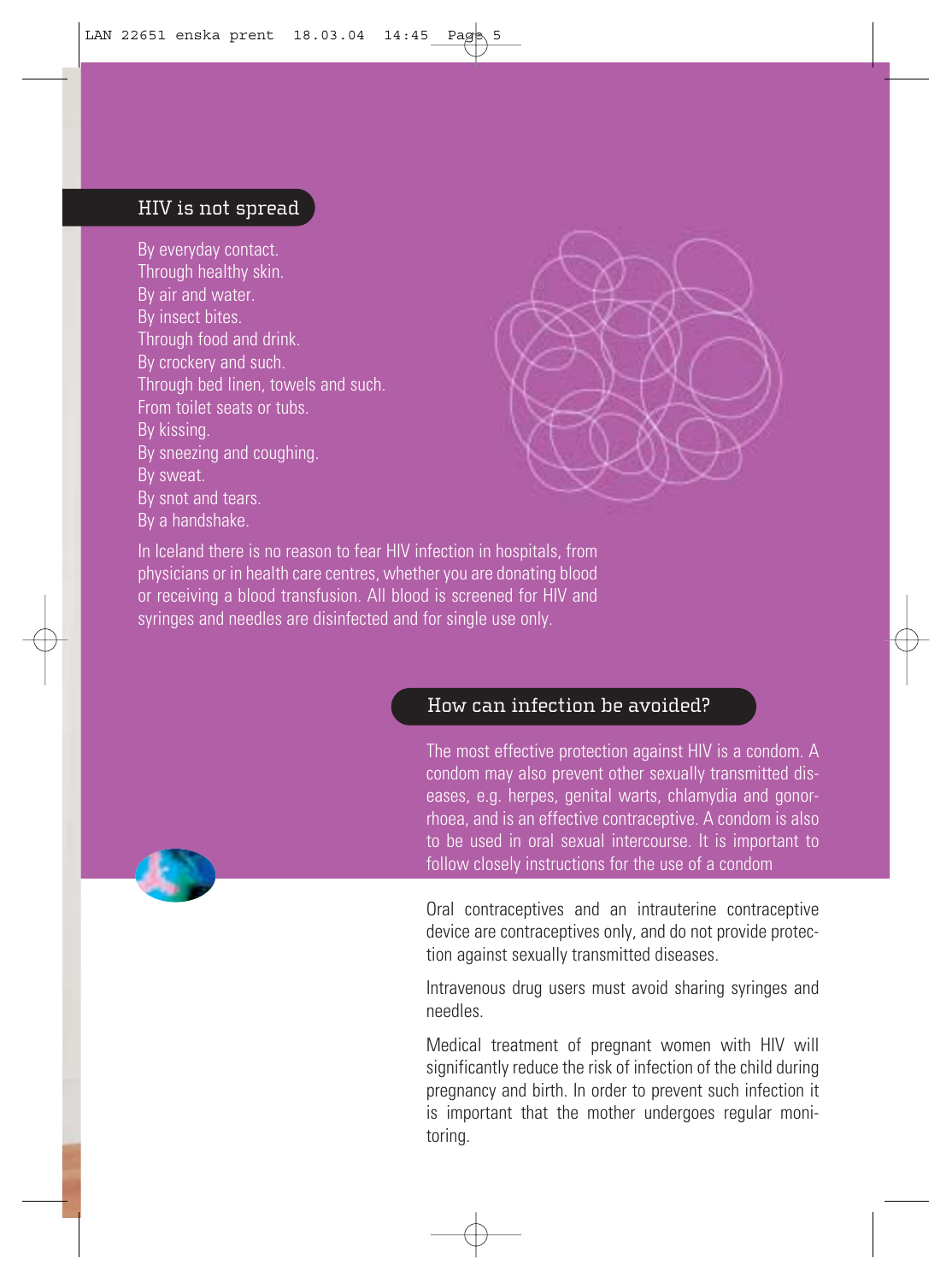## Treatment

No vaccine against HIV exists, and no other drugs exist that will destroy the virus in the body. Therefore the disease cannot be cured.

However there are drugs that suppress the reproduction of the virus in the bloodstream. The drugs protect the immune system of the body by reducing the amount of virus particles in the body. The drug treatment slows the HIV infection, reduces the risk of transmitting the disease, prolongs the life and improves the quality of life of those infected. Those who become infected with HIV and therefore have a weakened immune system will suffer from common infections but there are drugs for their treatment.

It is important to diagnose HIV as early as possible so that the appropriate medical treatment may be initiated as soon as it becomes necessary. The use of drugs against HIV requires regular monitoring by a physician. All who are diagnosed as HIV infected will have access to such monitoring including professional counseling and treatment by specialists. Treatment, tests and medication for HIV infected persons is free of charge to the patients.

Although effective drug treatment against HIV infection has now been established patients are still being diagnosed with AIDS and patients are still dying from the disease. Some patients are not able to tolerate the drugs during treatment, and others do not react to the drugs because the virus has developed immunity against the drugs. The drug therapy is life long, and very difficult to go through for many patients. Treatment is likewise very expensive for society. Preventive measures are therefore necessary at all times.

In addition to drug treatment the lifestyle of persons infected with HIV affects the progress of the disease. The disposition and the attitude of the HIV positive person towards the disease and his own circumstances is very important, and furthermore it is very important that good cooperation is established between the HIV positive person and healthcare personnel attending him. This way the prospects are increased that people with HIV can enjoy good health for many years.

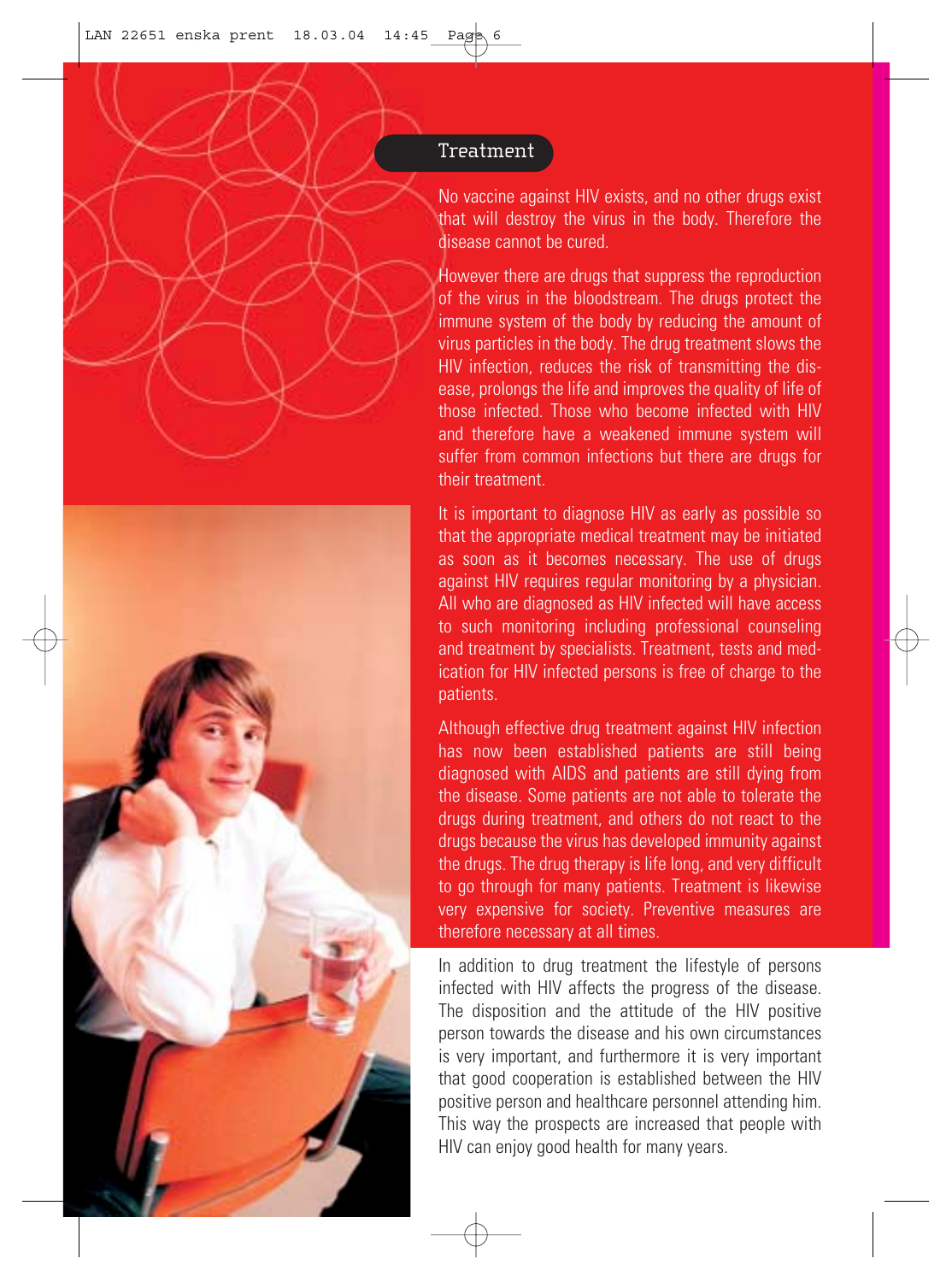# HIV test for antibodies

After infection the body forms antibodies\* against the virus. However these antibodies cannot destroy the virus in the body but are of use when diagnosing the infection. Antibodies are not present in the blood until 3-6 weeks after infection. In order to diagnose the antibodies a blood sample is taken from the arm and within one week you can get the results of the blood test. If the blood test is positive an extra blood sample is needed for confirmation.

Anyone is free to get an HIV test for antibodies. This also implies that nobody will be subjected without cause to a blood test against his will, and anyone who gets a blood test must receive information as to what is involved in such a test. Pregnant women are offered such tests during prenatal check ups. Normally when applying for a residence permit HIV tests for antibodies are not required since the processing of such applications is not linked to an HIV diagnose.

Anyone who thinks that he may have acquired HIV should get such a blood test. It is free of charge and can be administered at any doctor's office. The results of an HIV test are always handled with the utmost confidentiality.



#### **You can be tested for antibodies at the following locations:**

- Health care centres in Iceland
- Department for skin disease and sexually transmitted diseases Landspitali-Haskolasjukrahus (LSH), Þverholt 18, 105 Reykjavik, telephone: 5436050 (By appointment)
- Outpatient ward for infectious diseases LSH, Fossvogur, 108 Reykiavik, telephone: 543 2040 (By appointment)
- LSH Laboratory, Fossvogur, telephone: 543 5600. You can get a test without an appointment any weekday between 8:00 and 18:00 hours.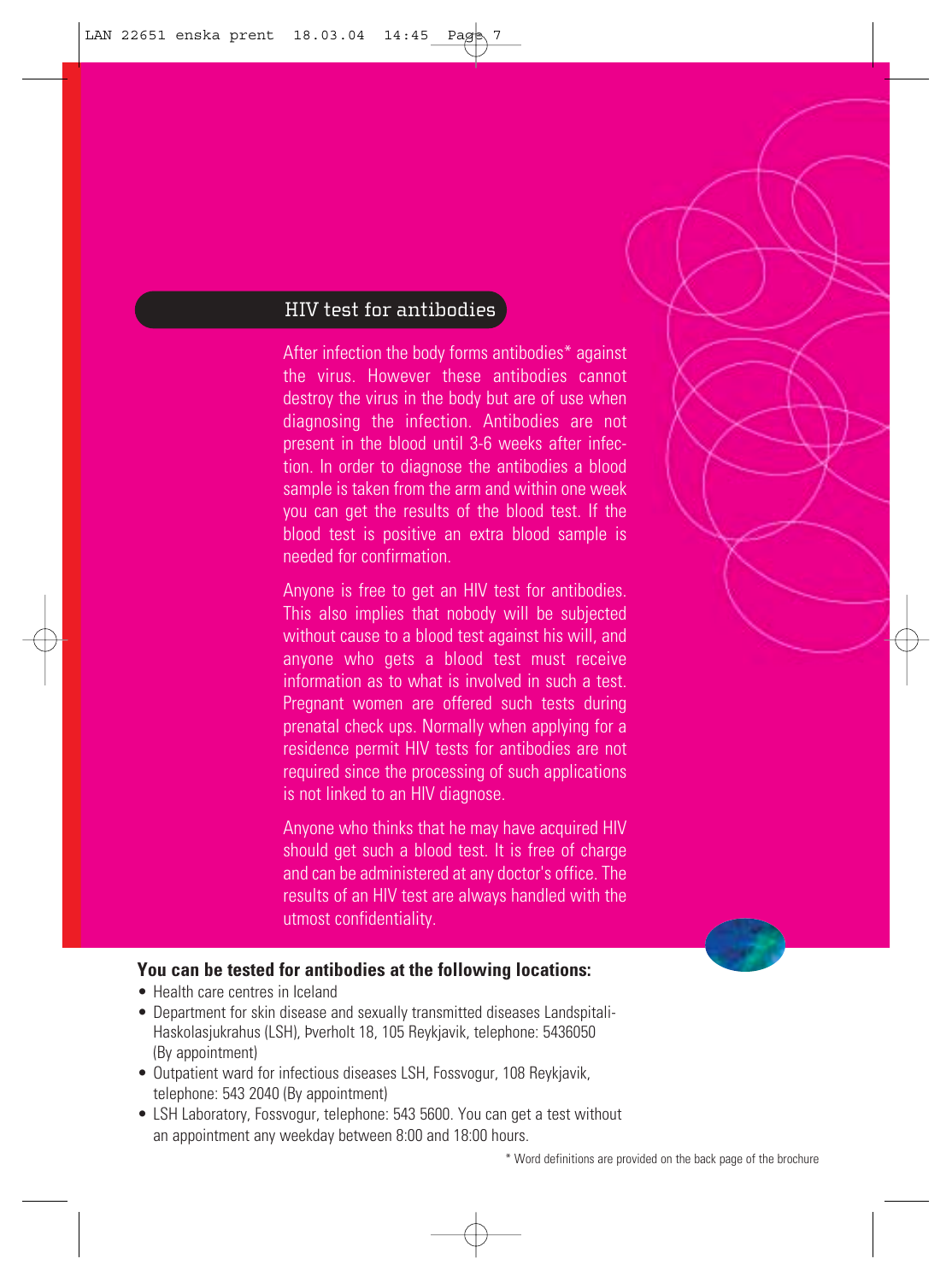### When HIV antibodies are not present.

If HIV antibodies are not present in a person that person is probably not infected by HIV. An infected person may however not have antibodies during the first weeks following infection and in that event a test for antibodies is of no use. Therefore it is advisable to repeat the test in 3-4 months.

It is important to keep in mind that even if antibodies have not formed in the blood of an infected person he still can infect others.

A negative test result is no assurance that it is not possible to become infected later. Unsafe behavior should therefore be avoided: A condom should be used and never share syringes and needles should never be shared.

# When HIV antibodies are present

In the event that antibodies are present you have confirmation on infection with HIV. Although the body forms antibodies against the virus the antibodies will not be able to suppress the virus, therefore a person with the disease will be able to infect others.

When antibodies are present the infected person is sent to a physician who is a specialist in infectious diseases. At the physician's office you will be able to get answers to the questions that arise and he can give advice as to how it is best to conduct your life with HIV. The social worker for the HIV positive will also provide information, counseling and support.

Most people will be able to continue to perform their work or studies the way they have done before they were diagnosed with HIV. In certain areas of life it is however necessary to make changes. One of the most important changes is that you must continuously be cautious not to infect others. Another change is related to your relationship with the health system, which will be significantly increased because of regular monitoring, therefore close cooperation with the physician is important.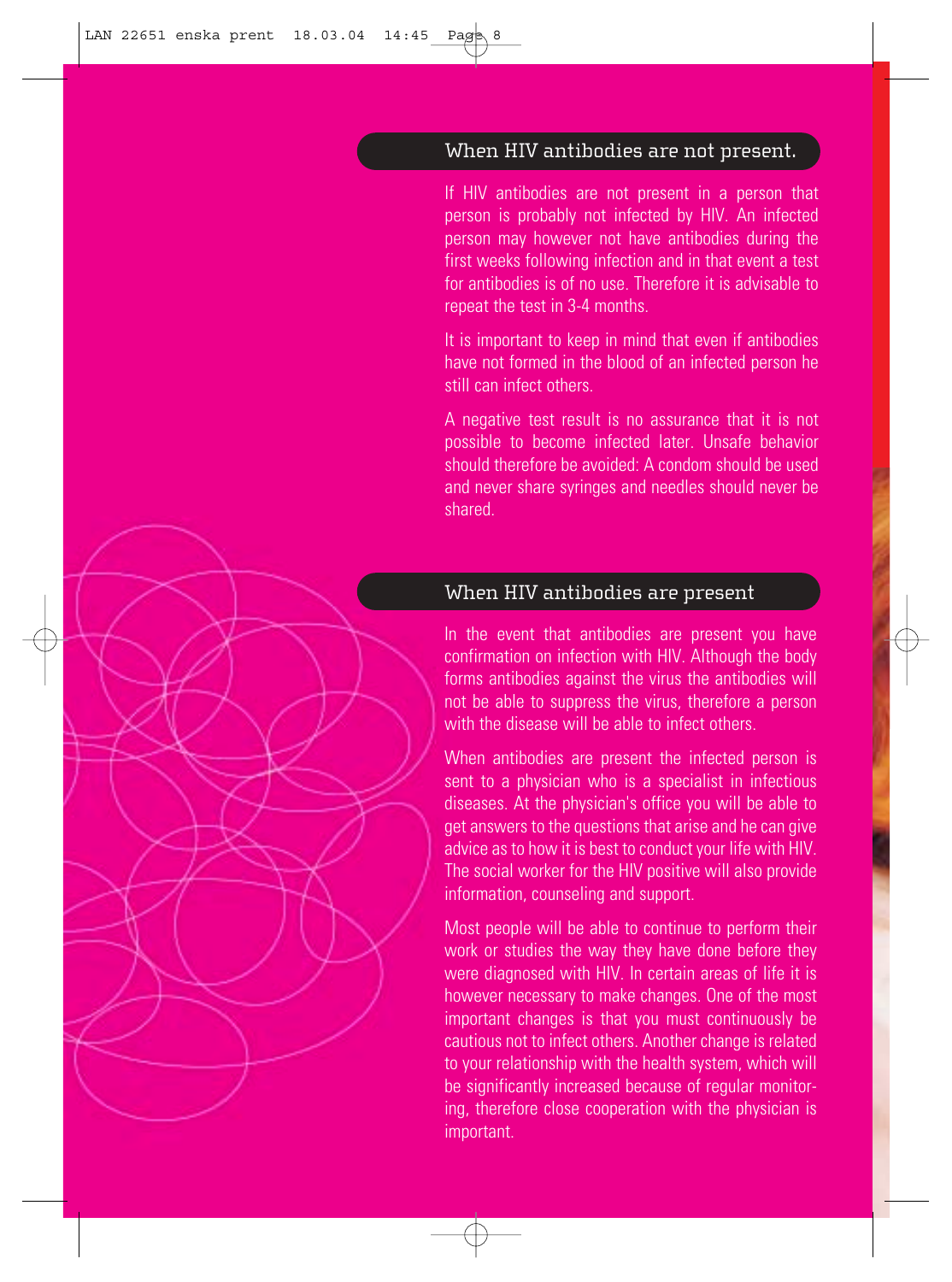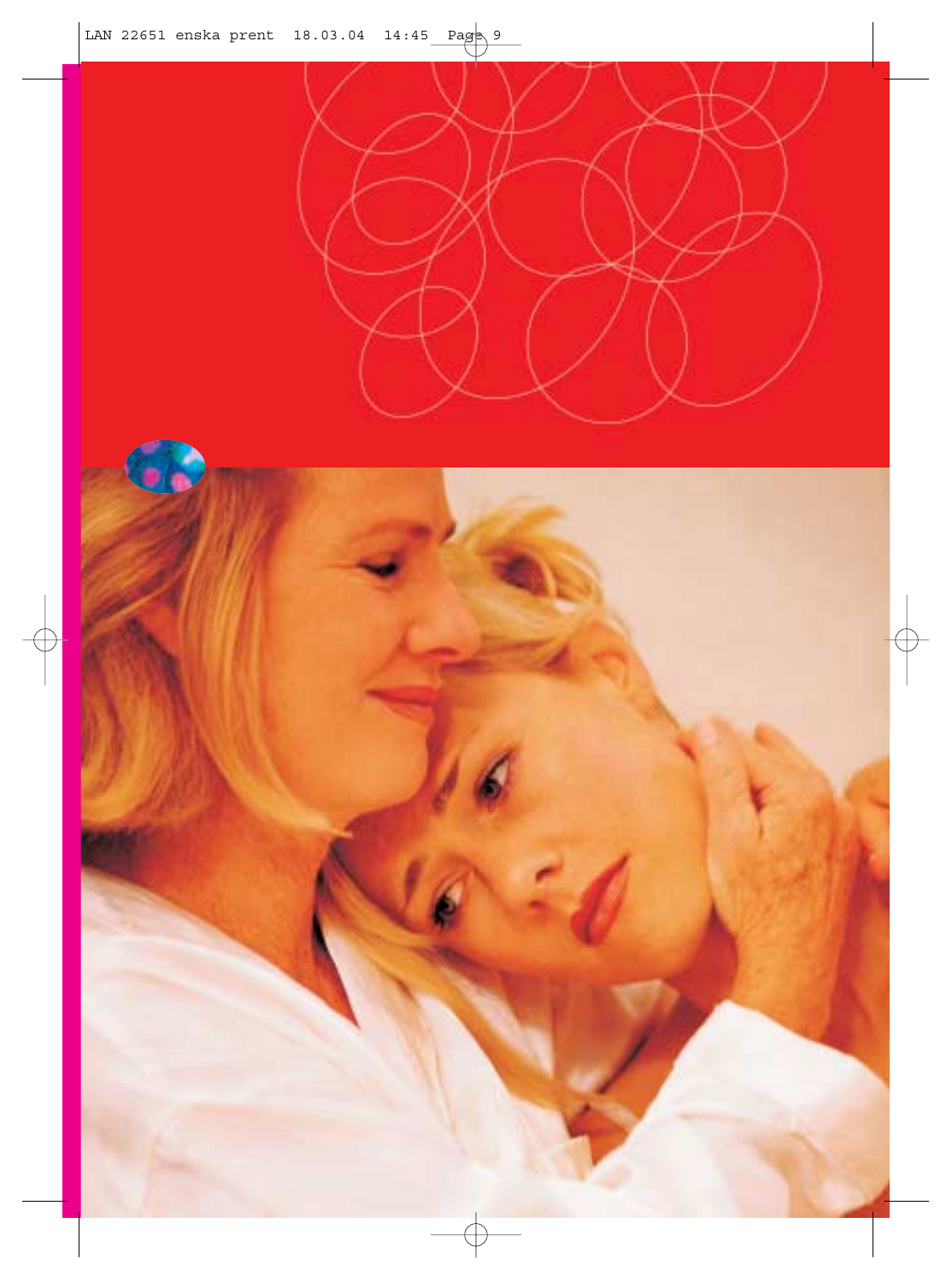# The consequences of the AIDS epidemic

#### Iceland

By the year 2003 a total of 161 persons had been diagnosed with HIV in Iceland since the epidemic was first detected over two decades ago. In total 53 persons have been diagnosed with AIDS and 36 have died from the disease. Beginning in 1993 there was an increase in the annual number of persons who became infected but since 1996 the number of those diagnosed with AIDS and those who die from the disease, has gone down. This is due to drug treatment which in most cases can curb the disease.

In recent years the majority of those diagnosed have been heterosexual. This is contrary to the situation during the onset of the epidemic when most of the infected where homosexual men considered to have been infected through sexual intercourse.

The majority of those diagnosed with infection are 25 - 29 years old. The majority of those who have been diagnosed with AIDS are 35 - 39 years old.

#### **Worldwide**

Globally HIV and AIDS is a much greater problem than in Iceland. During the past twenty years over 60 million people have been infected with HIV throughout the world. It was estimated by the beginning of the year 2003 that 42 million men, women and children now alive are infected with HIV or AIDS, and that over 20 million have died from the disease. This means that 1.2% of the inhabitants of the earth aged 15 years and older are infected with HIV and AIDS. It is estimated that only 10 - 20% of those infected know that they carry the virus.

In 2002 a total of 5 million people in the world became infected and over 3 million died from AIDS. Never before have so many died in a single year from this disease. In some parts of the world AIDS is among the most common causes of death. The average life span of people in some countries has therefore lowered by about 10 years.

Over 70% of adults and children infected with HIV in the world live in Africa. The highest infection rate is however in South-East Asia and in the former Soviet Union. AIDS is not only a great health problem in the world but the disease has at the same time also caused significant social upheaval and economic regression. HIV infection is most common among young people and therefore it has an extensive effect on the segment of society that is most actively involved in the production and the economy of each nation. Poverty is spreading and increasing as a result of the epidemic in many areas around the world.

# Prejudice acts against preventive measures.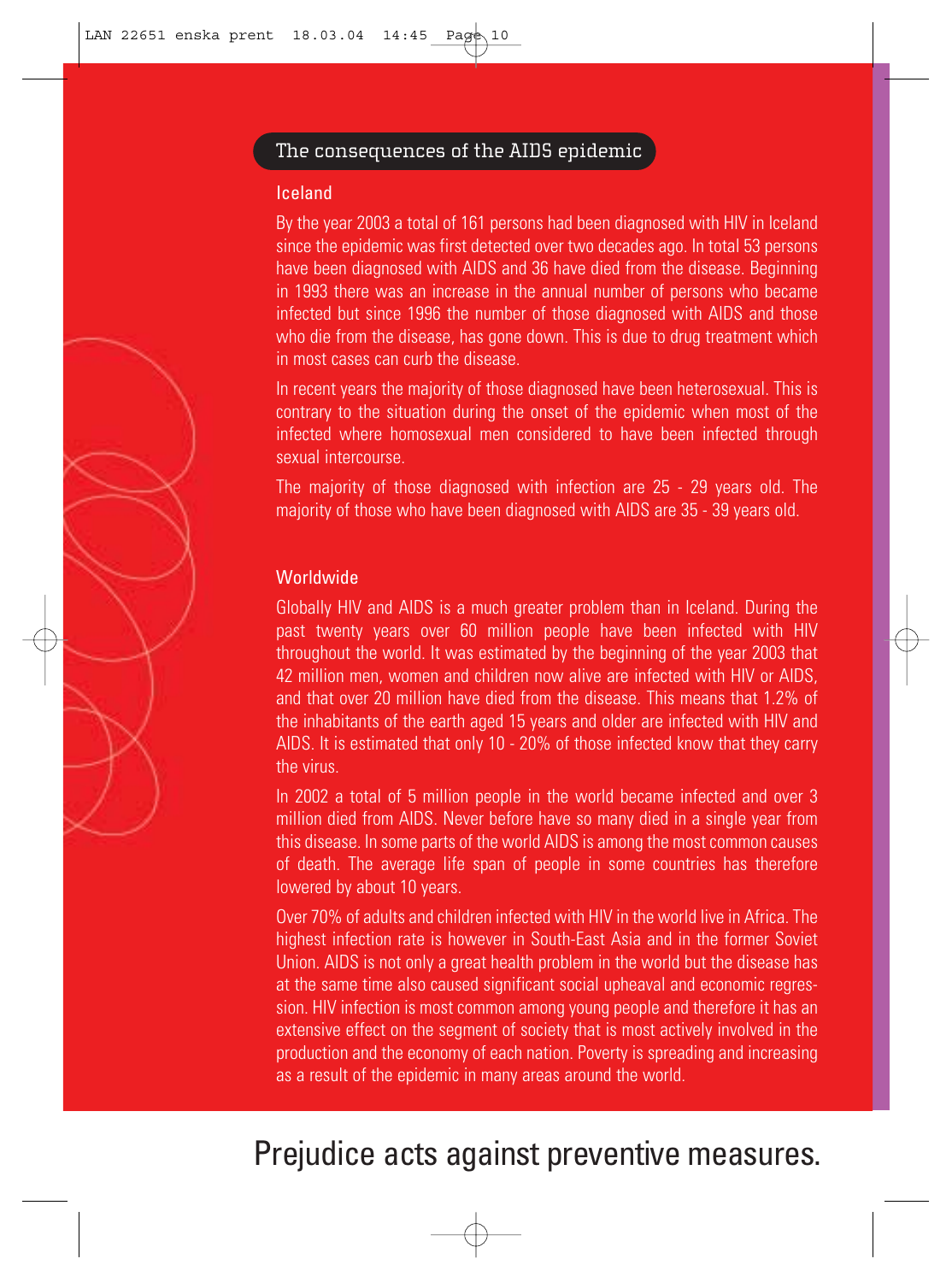# Word definitions.

#### **Antibodies**

Material produced by the body to destroy microorganisms (pathogens) that enter the body. The body forms its own antibodies in response to each singular microorganism (pathogen). It forms e.g. its own antibodies against HIV.

#### Immune system

The protective system of the body against bacteria, viruses and fungi. The immune system protects us against all infectious agents we come into contact with.

#### Infection

A disease caused by microorganisms (pathogens).

#### **Pathogens**

Bacteria, viruses or fungi that cause diseases. They can enter the body through the air we breathe, through food and drink, through physical contact and sexual intercourse or through blood.